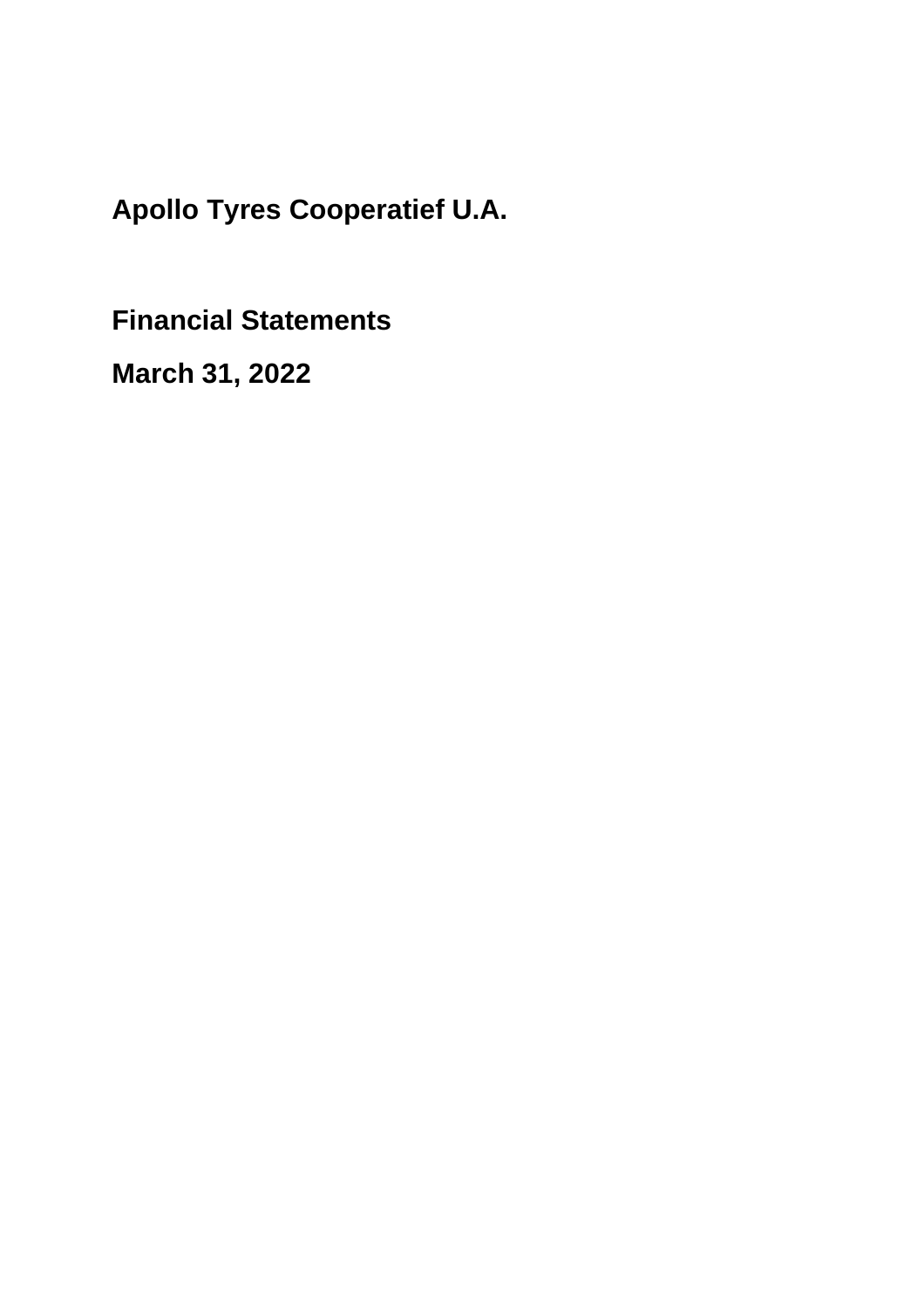|                                                                                          |                        | (All amounts are in $\epsilon$ unless otherwise stated) |
|------------------------------------------------------------------------------------------|------------------------|---------------------------------------------------------|
| <b>Notes</b>                                                                             | As at<br>31 March 2022 | As at<br>31 March 2021                                  |
| <b>ASSETS</b>                                                                            |                        |                                                         |
| <b>Non-current assets</b>                                                                |                        |                                                         |
| <b>Financial assets</b>                                                                  |                        |                                                         |
| i) Investments<br>3                                                                      | 795,827,136            | 794,556,921                                             |
| Deferred tax asset<br>13                                                                 | 757,960                | 631,382                                                 |
| <b>Total non-current assets</b>                                                          | 796,585,096            | 795,188,303                                             |
| <b>Current assets</b>                                                                    |                        |                                                         |
| <b>Financial assets</b>                                                                  |                        |                                                         |
| i) Cash and cash equivalents<br>4                                                        | 5,070,437              | 3,276,208                                               |
| 5<br>ii) Loans                                                                           | 285,123                | 285,123                                                 |
| iii) Other financial assets<br>6                                                         | 328,106                | 59,273                                                  |
| <b>Total current assets</b>                                                              | 5,683,666              | 3,620,604                                               |
| <b>Total assets</b>                                                                      | 802,268,762            | 798,808,907                                             |
| <b>EQUITY AND LIABILITIES</b>                                                            |                        |                                                         |
| <b>Equity</b>                                                                            |                        |                                                         |
| $\overline{7}$<br>Membership interest                                                    | 306,156,033            | 306,156,033                                             |
| Other equity                                                                             |                        |                                                         |
| i) Reserves and surplus                                                                  | 475,643,477            | 420,319,909                                             |
| <b>Total equity</b>                                                                      | 781,799,510            | 726,475,942                                             |
| <b>LIABILITIES</b>                                                                       |                        |                                                         |
| <b>Current liabilities</b>                                                               |                        |                                                         |
| <b>Financial liabilities</b>                                                             |                        |                                                         |
| 8<br>i) Borrowings                                                                       | 20,244,914             | 72,199,728                                              |
| 9<br>ii) Other financial liabilities                                                     | 224,338                | 133,237                                                 |
| <b>Total current liabilities</b>                                                         | 20,469,252             | $\overline{72}$ , 332, 965                              |
| <b>Total equity and liabilities</b>                                                      | 802,268,762            | 798,808,907                                             |
| $1 - 13$<br>Summary of significant accounting policies and other explanatory information |                        |                                                         |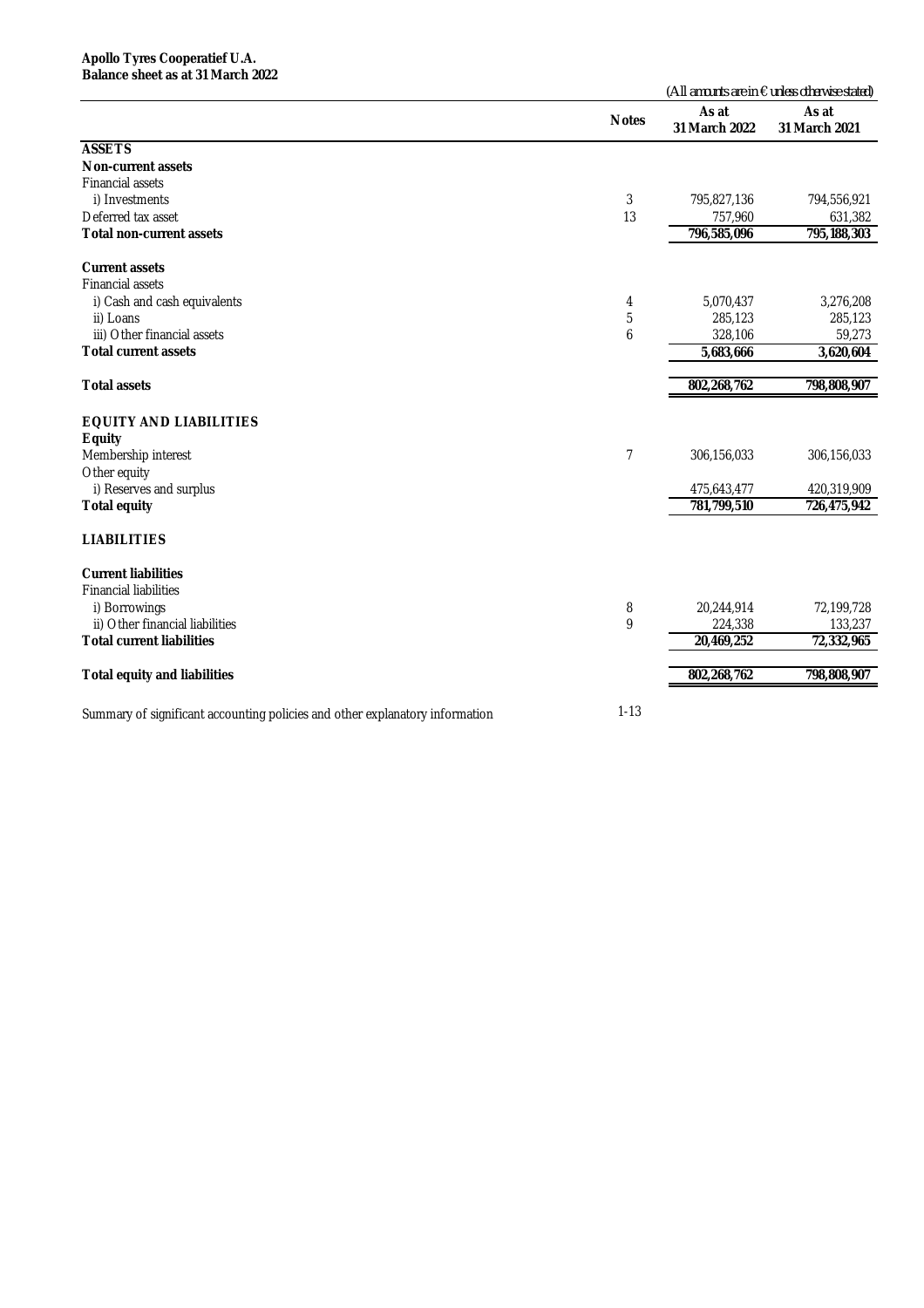#### **Apollo Tyres Cooperatief U.A. Statement of profit and loss for the year ended 31 March 2022**

| Statement of profit and loss for the year ended 31 iviarch 2022 |              |                                     |                                                         |
|-----------------------------------------------------------------|--------------|-------------------------------------|---------------------------------------------------------|
|                                                                 |              |                                     | (All amounts are in $\epsilon$ unless otherwise stated) |
|                                                                 | <b>Notes</b> | For the year ended<br>31 March 2022 | For the year ended<br>31 March 2021                     |
| Other income                                                    | 10           | 55,437,974                          | 5,000,000                                               |
| <b>Total income</b>                                             |              | 55,437,974                          | 5,000,000                                               |
| <b>Expenses</b>                                                 |              |                                     |                                                         |
| Finance costs                                                   | 11           | 470,210                             | 780,759                                                 |
| Other expenses                                                  | 12           | 36,102                              | 1,211,147                                               |
| <b>Total expenses</b>                                           |              | 506,312                             | 1,991,906                                               |
| Profit before tax                                               |              | 54,931,662                          | 3,008,094                                               |
| Income tax expense                                              |              |                                     |                                                         |
| Current tax                                                     |              | (265, 328)                          |                                                         |
| Deferred tax                                                    | 13           | (126,578)                           | (497, 977)                                              |
| Total tax expense                                               |              | (391,906)                           | (497, 977)                                              |
| Profit for the year                                             |              | 55,323,568                          | 3,506,071                                               |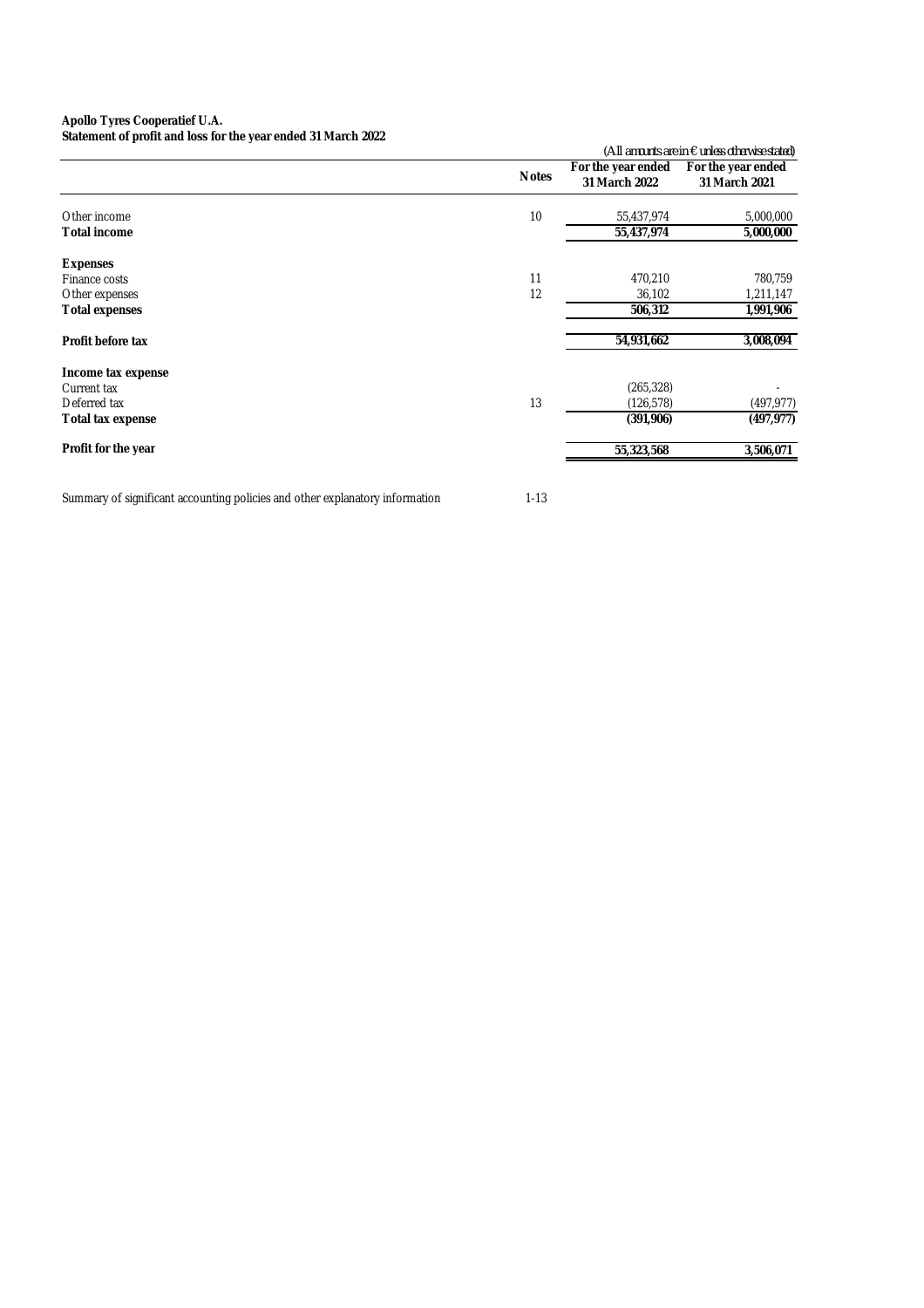### **Cash flow statement for the year ended 31 March 2022**

| Cash How statement for the year ended 31 Ividitin 2022       |                                          | (All amounts are in $\epsilon$ unless otherwise stated) |  |
|--------------------------------------------------------------|------------------------------------------|---------------------------------------------------------|--|
|                                                              | For the year ended<br>For the year ended |                                                         |  |
| <b>Particulars</b>                                           | 31 March 2022                            | 31 March 2021                                           |  |
| Cash flows from operating activities                         |                                          |                                                         |  |
| Profit before tax as per statement of profit and loss        | 54,931,662                               | 3,008,094                                               |  |
| <b>Adjustment for:</b>                                       |                                          |                                                         |  |
| Finance cost                                                 | 470.210                                  | 780,759                                                 |  |
| Dividend income                                              | (55, 437, 974)                           | (5,000,000)                                             |  |
| Operating loss before working capital changes                | (36, 102)                                | (1, 211, 147)                                           |  |
| Other current assets (financial and non-financial)           | (3,507)                                  | 1,127,419                                               |  |
| Other financial liabilities (current and non-current)        | 91,102                                   | (153, 971)                                              |  |
| Cash generated from / (used in) operations                   | 51,493                                   | (237, 699)                                              |  |
| Taxes (paid)/refund                                          |                                          |                                                         |  |
| Net cash generated from / (used in) operating activities (A) | 51,493                                   | (237, 699)                                              |  |
| Cash flows from investing activities                         |                                          |                                                         |  |
| Investment in equity shares of subsidiaries/others           | (1,270,215)                              | (1,708,234)                                             |  |
| Dividend received                                            | 55,437,974                               | 5,000,000                                               |  |
| Net cash generated from investing activities (B)             | 54, 167, 759                             | 3,291,766                                               |  |
| Cash flows from financing activities                         |                                          |                                                         |  |
| Finance charges paid                                         | (769, 736)                               | (499, 879)                                              |  |
| Current borrowings (net)                                     | (51,655,287)                             |                                                         |  |
| Net cash used in from financing activities (C)               | (52, 425, 023)                           | (499, 879)                                              |  |
| Net increase in cash and cash equivalents $(A+B+C)$          | 1,794,229                                | 2,554,188                                               |  |
| Opening cash and cash equivalents                            | 3,276,208                                | 722,020                                                 |  |
| Closing cash and cash equivalents (Refer note 4)             | 5,070,437                                | 3,276,208                                               |  |
|                                                              |                                          |                                                         |  |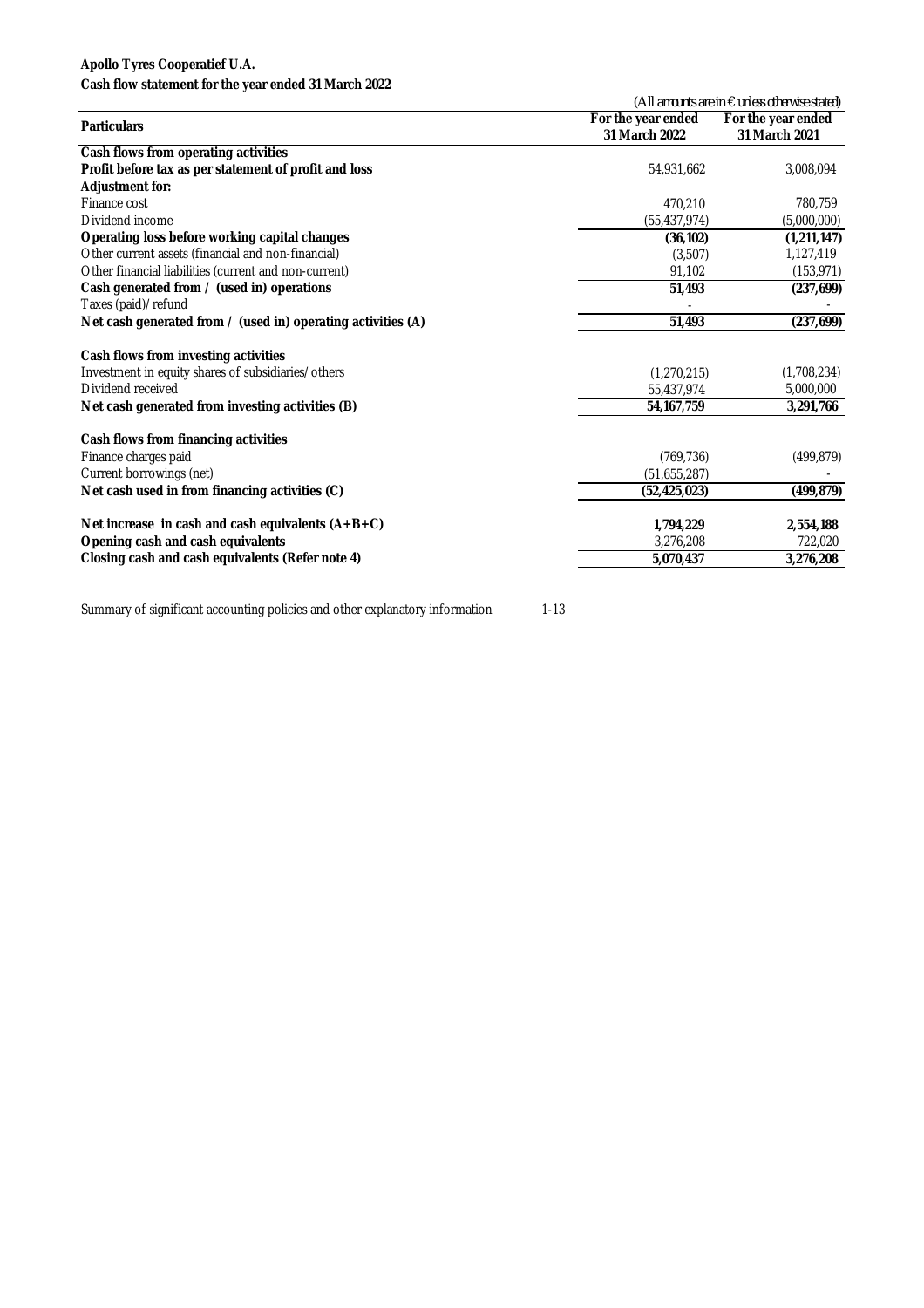#### **Apollo Tyres Cooperatief U.A. Statement of Changes in equity for the year ended 31 March 2022**

| A. Membership Interest                         | (All amounts are in $\epsilon$ unless otherwise stated) |
|------------------------------------------------|---------------------------------------------------------|
| <b>Particulars</b>                             | Total                                                   |
| Balance as at 1 April 2020                     | 306,156,033                                             |
| Changes in membership interest during the year |                                                         |
| Balance as at 31 March 2021                    | 306,156,033                                             |
| Changes in membership interest during the year |                                                         |
| Balance as at 31 March 2022                    | 306,156,033                                             |
|                                                |                                                         |

| <b>B.</b> Other equity      |                          |             |
|-----------------------------|--------------------------|-------------|
| <b>Particulars</b>          | <b>Retained earnings</b> | Total       |
| Balance as at 1 April 2020  | 416,813,838              | 416,813,838 |
| Profit for the year         | 3.506.071                | 3,506,071   |
| Balance as at 31 March 2021 | 420,319,909              | 420.319.909 |
| Profit for the year         | 55,323,568               | 55,323,568  |
| Balance as at 31 March 2022 | 475,643,477              | 475,643,475 |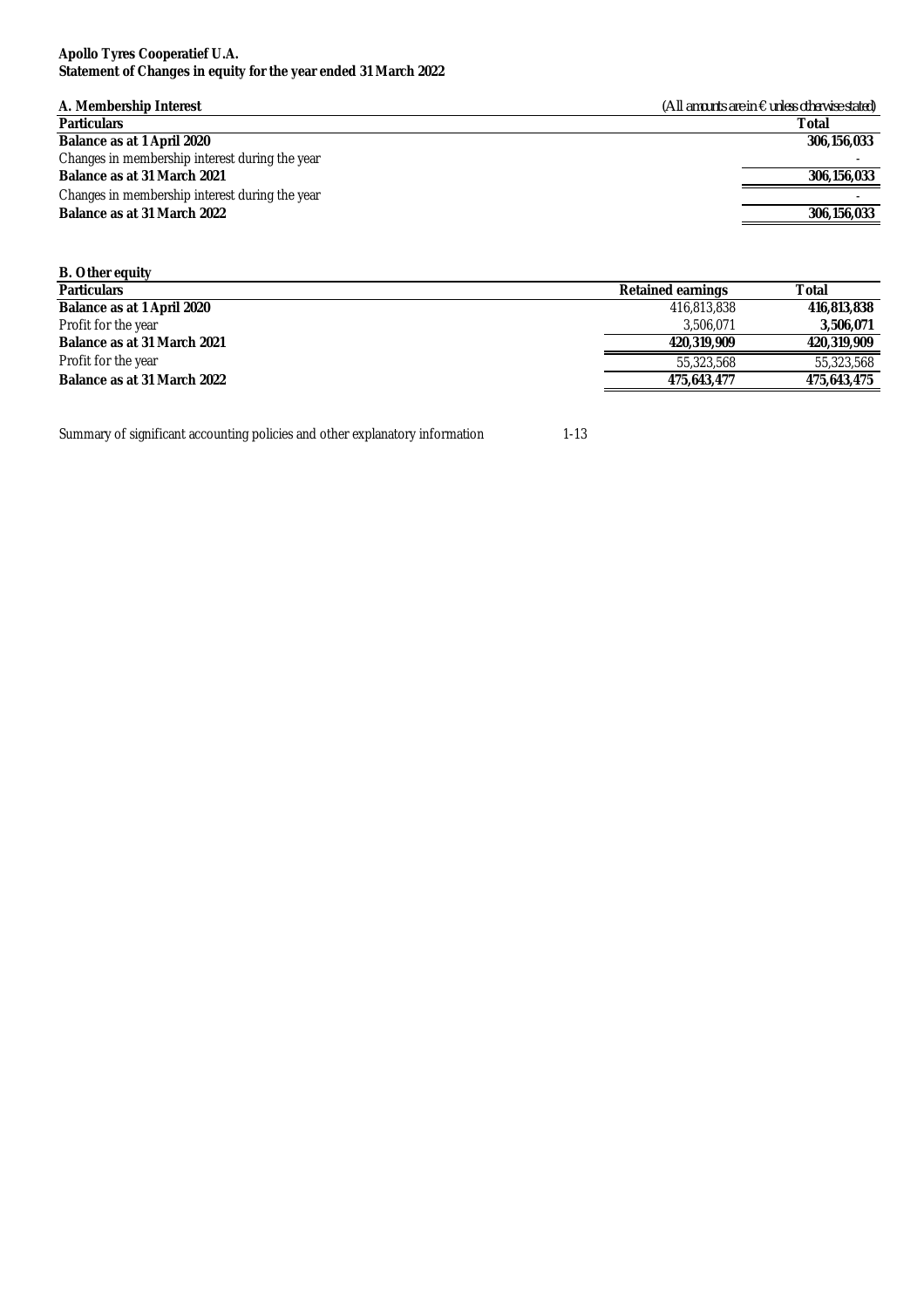### **Summary of significant accounting policies and other explanatory information for the year ended 31 March 2022**

# **1. Company Overview**

Apollo Tyres Cooperatief U.A. ("the Company"), a private limited liability company based in Netherlands is registered at the Chamber of Commerce. The Company has been allotted Unique Identification Number CGJAZ20171196 by the Reserve Bank of India. The Company is a subsidiary Company of Apollo Tyres Limited (holding Company), an Indian listed company with registered address at 3<sup>rd</sup> floor, Areekal mansion, Panampilly Nagar, 68203, Kochi, India, which prepares its consolidated financial statements under IND AS.

# **2. Summary of significant accounting policies**

# **(a) Basis of preparation**

The financial statements have been prepared on going concern basis, in accordance with recognition and measurement principles of Indian Accounting Standards ('Ind AS') as issued by Institute of Chartered Accountants of India ("ICAI") solely to assist Apollo Tyres Limited a. in filing the annual performance report of the Company as required by RBI to comply with the clause iii of Para 15 of the Reserve Bank of India (the "RBI") Notification No. FEMA 120/RB-2004 dated 7 July 2004 (the 'Notification') and b. for submission to the banks in order to comply with the loan facility agreements entered between the Company and the lenders. Accordingly, these financial statements do not contain the disclosures required by Ind AS or Schedule III of the Companies Act, 2013.

# **(b) Use of estimates**

The preparation of financial statements in conformity with generally accepted accounting principles, i.e., Ind AS requires management to make estimates and assumptions that affect the reported amounts of assets and liabilities and the disclosure of contingent assets and liabilities on the date of the financial statements and reported amount of revenue and expenses during the reporting period. Although these estimates are based upon management's knowledge of current events and actions, actual results could differ from those estimates and revisions, if any, in accounting estimate is recognized prospectively in the current and future periods.

# **(c) Interest income**

Interest income from a financial asset is recognised when it is probable that the economic benefits will flow to the Company and the amount of income can be measured reliably.

# **(d) Borrowing costs**

Borrowing costs are charged to the statement of profit and loss as incurred.

# **(e) Taxation**

Taxation is based on the result in the annual accounts, taking into account tax losses from previous years and the permanent differences between the profit calculation according to the annual accounts on the one hand and according to profit calculation for tax purposes on the other hand. The calculation is made at the current tax rate.

# **(f) Foreign currency transactions**

The financial statements are presented in Euro which is the functional and presentation currency of the Company.

Monetary assets and liabilities in foreign currencies are converted into the functional currency at the closing exchange rate prevailing at the reporting date with the resulting differences, on subsequent restatement/settlement is recognised in the statement of profit and loss.

# **(g) Investment in equity instruments of subsidiaries, joint ventures and associates**

Investment in equity instruments of subsidiaries, joint ventures and associates are stated at cost as per Ind AS 27 'Separate Financial Statements'.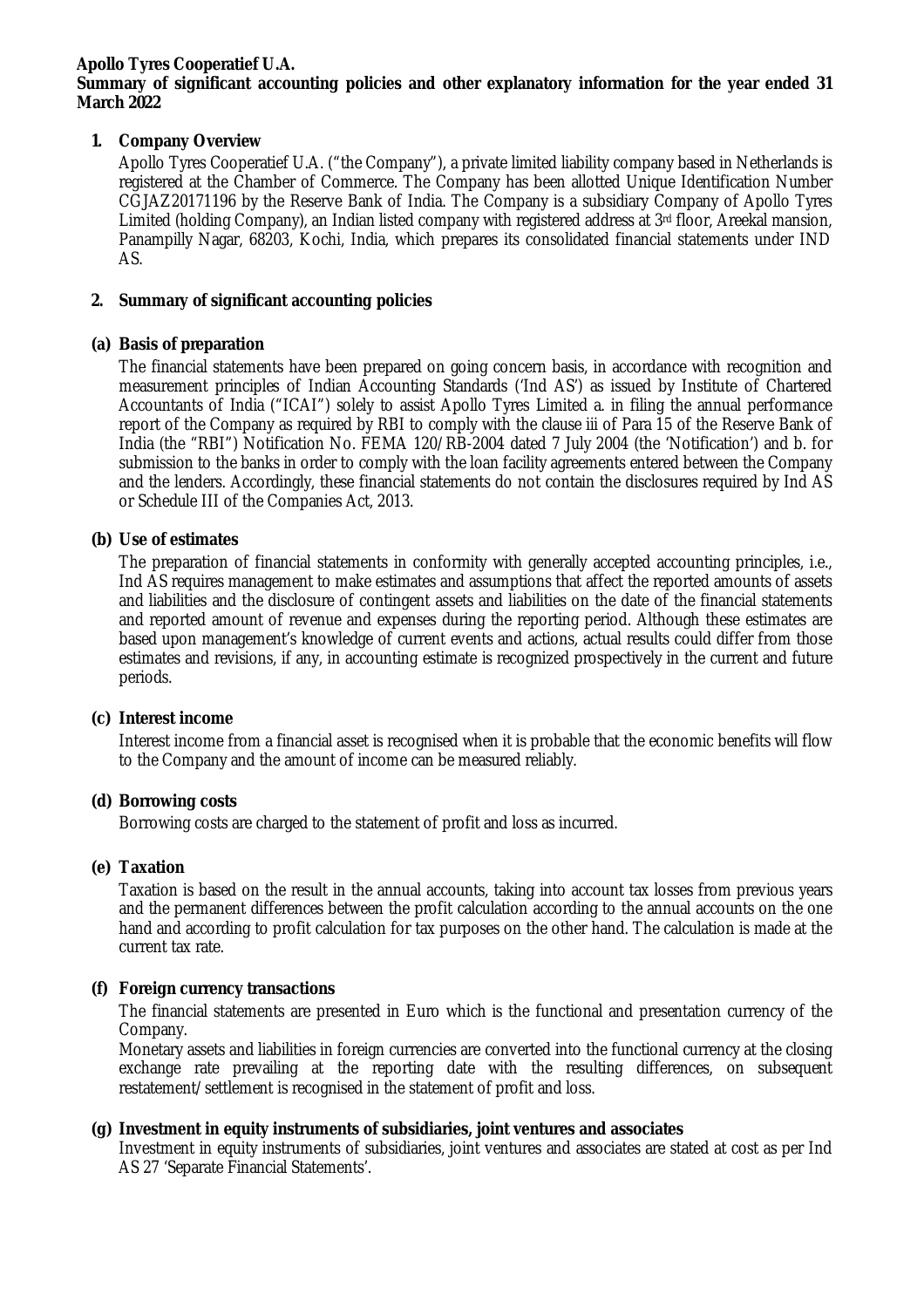#### **Apollo Tyres Cooperatief U.A. Summary of significant accounting policies and other explanatory information for the year ended 31 March 2022**

### **(h) Financial instruments**

Financial assets and financial liabilities are initially measured at fair value. Transaction costs that are directly attributable to the acquisition or issue of financial assets and financial liabilities (other than financial assets and financial liabilities at fair value through profit or loss) are added to or deducted from the fair value of the financial assets or financial liabilities, as appropriate, on initial recognition. Transaction costs directly attributable to the acquisition of financial assets or financial liabilities at fair value through profit or loss are recognised immediately in consolidated statement of profit and loss.

#### **Financial assets**

All recognised financial assets are subsequently measured in their entirety at either amortised cost or fair value, depending on the classification of the financial assets.

### **Classification of financial asset**

#### **Loans and receivable**

Financial assets that meet the following conditions are subsequently measured at amortised cost less impairment loss (except for investments that are designated as at fair value through profit or loss (FVTPL) on initial recognition):

- the asset is held within a business model whose objective is to hold assets in order to collect contractual cash flows; and
- the contractual terms of the instrument give rise on specified dates to cash flows that are solely payments of principal and interest on the principal amount outstanding.

The effective interest method is a method of calculating the amortised cost of a debt instrument and of allocating interest income over the relevant period. The effective interest rate is the rate that exactly discounts estimated future cash receipts (including all fees and points paid or received that form an integral part of the effective interest rate, transaction costs and other premiums or discounts) through the expected life of the debt instrument, or, where appropriate, a shorter period, to the net carrying amount on initial recognition.

Income is recognised on an effective interest basis for debt instruments other than those financial assets classified as at FVTPL. Interest income is recognised in statement of profit and loss and is included in the 'Other Income' line item

# **Financial liabilities Financial liabilities subsequently measured at amortised cost**

Financial liabilities that are not held-for-trading and are not designated as at FVTPL are measured at amortised cost at the end of subsequent accounting periods. The carrying amounts of financial liabilities that are subsequently measured at amortised cost are determined based on the effective interest method. Interest expense that is not capitalised as part of costs of an asset is included in the finance costs line item.

The effective interest method is a method of calculating the amortised cost of a financial liability and of allocating interest expense over the relevant period. The effective interest rate is the rate that exactly discounts estimated future cash payments (including all fees and points paid or received that form an integral part of the effective interest rate, transaction costs and other premiums or discounts) through the expected life of the financial liability, or (where appropriate) a shorter period, to the net carrying amount on initial recognition.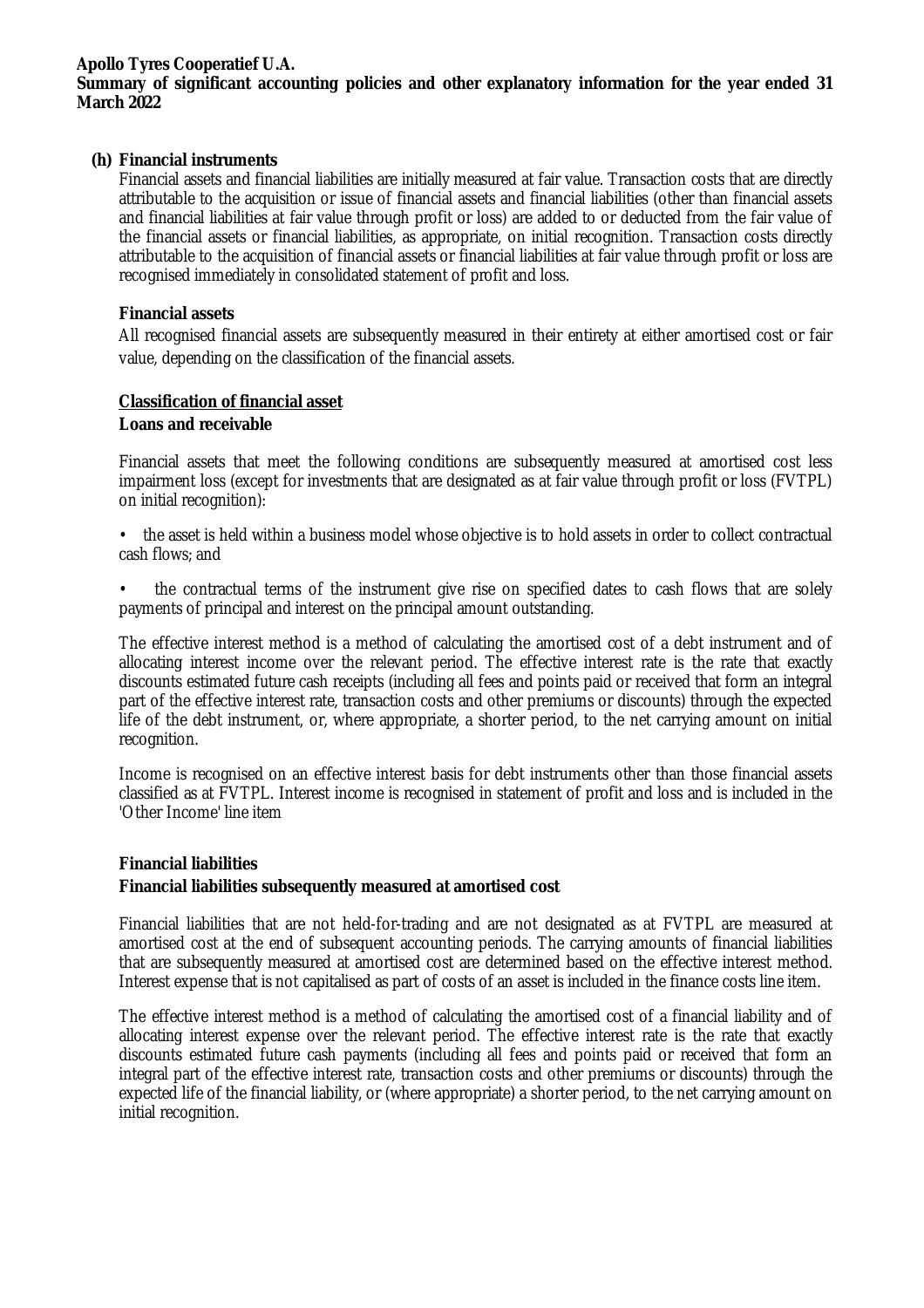### **Summary of significant accounting policies and other explanatory information for the year ended 31 March 2022**

### **(i) Impairment of financial assets**

The Company applies the expected credit loss model for recognising impairment loss on financial assets measured at amortised cost, trade receivables, other contractual rights to receive cash or other financial assets not designated as at FVTPL.

Expected credit losses are the weighted average of credit losses with the respective risks of default occurring as the weights. Credit loss is the difference between all contractual cash flows that are due to the Company in accordance with the contract and all the cash flows that the Company expects to receive (i.e., all cash shortfalls), discounted at the original effective interest rate (or credit-adjusted effective interest rate for purchased or originated credit-impaired financial assets). The Company estimates cash flows by considering all contractual terms of the financial instrument (for example, prepayment, extension, call and similar options) through the expected life of that financial instruments.

The Company measures the loss allowance for a financial instrument at an amount equal to the lifetime expected credit losses if the credit risk on that financial instrument has increased significantly since initial recognition. If the credit risk on a financial instrument has not increased significantly since initial recognition, the Company measures the loss allowance for that financial instrument at an amount equal to 12-month expected credit losses.12-month expected credit losses are portion of the life-time expected credit losses and represent the lifetime cash shortfalls that will result if default occurs within the 12 months after the reporting date and thus, are not cash shortfalls that are predicted over the next 12 months.

If the Company measured loss allowance for a financial instrument at lifetime expected credit loss model in the previous period, but determines at the end of a reporting period that the credit risk has not increased significantly since initial recognition due to improvement in credit quality as compared to the previous period, the Company again measures the loss allowance based on 12- month expected credit losses.

When making the assessment of whether there has been a significant increase in credit risk since initial recognition, the Company uses the change in the risk of a default occurring over the expected life of the financial instrument. To make that assessment, the Company compares the risk of a default occurring on the financial instrument as at the reporting date with the risk of a default occurring on the financial instrument as at the date of initial recognition and considers reasonable and supportable information, that is available without undue cost or effort, that is indicative of significant increases in credit risk since initial recognition.

# **(j) Cash and cash equivalents**

Cash and cash equivalents for the purposes of cash flow statements comprise cash at bank with an original maturity of three months or less.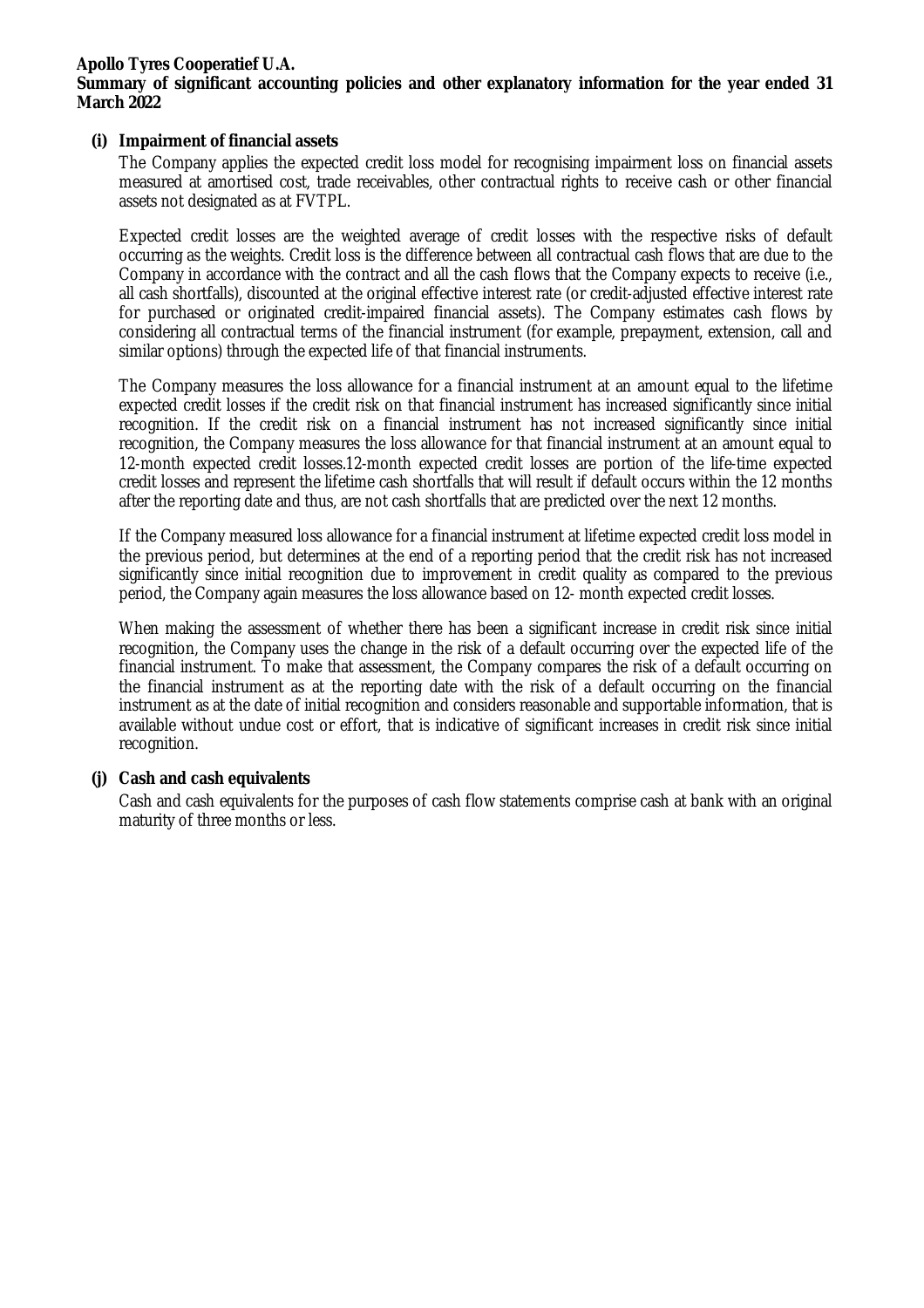**FINANCIAL ASSETS (NON-CURRENT)**

| Note 3: | <b>Investments</b>                                                                                                                                |             | As at<br>31 March 2022 | (All amounts are in $\epsilon$ unless otherwise stated)<br>As at<br>31 March 2021 |
|---------|---------------------------------------------------------------------------------------------------------------------------------------------------|-------------|------------------------|-----------------------------------------------------------------------------------|
|         | At cost                                                                                                                                           |             |                        |                                                                                   |
|         | <b>Subsidiary companies:</b>                                                                                                                      |             |                        |                                                                                   |
|         | Investment in equity instruments:                                                                                                                 |             |                        |                                                                                   |
|         | Apollo Tyres (Europe) B.V. (Formerly known as Apollo Tyres B.V.)                                                                                  |             | 686,184,938            | 686,184,938                                                                       |
|         | (18,000 (18,000) equity shares having face value of $\epsilon$ 1 each)<br>Apollo Tyres Global R&D B.V.                                            |             | 1,900,536              | 1,900,536                                                                         |
|         | (100 (100) equity shares having face value of $\epsilon$ 1 each)                                                                                  |             |                        |                                                                                   |
|         | Apollo Tyres (Thailand) Limited                                                                                                                   |             | 2,552,230              | 2,552,230                                                                         |
|         | (3,999,998 (3,999,998) equity shares having face value of Baht 100 each)<br>Apollo Tyres do (Brasil) LTDA                                         |             | 311,732                | 311,732                                                                           |
|         | (784,800 (784,800) equity shares having face value of Real 1 each)                                                                                |             |                        |                                                                                   |
|         | Apollo Tyres AG                                                                                                                                   |             | 5,885,659              | 5,885,659                                                                         |
|         | (3,748,652 (3,748,652) equity shares having face value of CHF 1 each)                                                                             |             |                        |                                                                                   |
|         | Apollo Tyres (Middle East) FZE                                                                                                                    |             | 3,060,815              | 3,060,815                                                                         |
|         | (2 (2) equity shares having face value of AED 1,000,000 each)                                                                                     |             |                        |                                                                                   |
|         | Apollo Tyres Holdings (Singapore) Pte. Ltd.                                                                                                       |             | 9,714,276              | 9,714,276                                                                         |
|         | (15,565,383 (15,565,383) equity shares having face value of \$1 each)                                                                             |             |                        |                                                                                   |
|         | Apollo Tyres (UK) Holdings Ltd. (Formerly known as Apollo Tyres (UK) Pvt. Ltd.)                                                                   |             | 20,522,289             | 20,522,289                                                                        |
|         | (18,501 (18,501) equity shares having face value of GBP 1 each)                                                                                   |             |                        |                                                                                   |
|         | Apollo Tyres (R&D) Gmbh (Formerly known as Apollo Tyres (Germany) Gmbh)<br>(25,000 (25,000) equity shares having face value of $\epsilon$ 1 each) |             | 600,000                | 600,000                                                                           |
|         | Reifencom GmbH Hannover                                                                                                                           |             | 46,250,000             | 46,250,000                                                                        |
|         | (750,000 (750,000) equity shares having face value of $\epsilon$ 1 each)                                                                          |             |                        |                                                                                   |
|         | Apollo (South Africa) Holdings Pty. Ltd.                                                                                                          |             | 4,193,881              | 4,193,881                                                                         |
|         | (130 (130) equity shares having face value of Rand 1 each)                                                                                        |             |                        |                                                                                   |
|         | Apollo Tires (US) Inc. (Formerly known as Apollo Vredestein Tires Inc)                                                                            |             | 10,140,063             | 10,140,063                                                                        |
|         | (100 (100) equity shares having face value of \$0.01 each)                                                                                        |             |                        |                                                                                   |
|         | Saturn F1 Pvt Ltd                                                                                                                                 |             | 2,353,112              | 2,353,112                                                                         |
|         | (12,750,000 (12,750,000) equity shares having face value of GBP 0.25 each)                                                                        | Α           | 793,669,531            | 793,669,531                                                                       |
|         | At fair value through profit and loss                                                                                                             |             |                        |                                                                                   |
|         | Other companies:                                                                                                                                  |             |                        |                                                                                   |
|         | Investment in preferred stock:                                                                                                                    |             |                        |                                                                                   |
|         | Click Diagnostics Inc. *                                                                                                                          |             |                        |                                                                                   |
|         | (49,358 (49,358) Series C preferred stock having face value of \$0.0001 each)                                                                     | B           | 887,390                | 887,390                                                                           |
|         |                                                                                                                                                   |             |                        |                                                                                   |
|         | <b>Other investments</b><br>MHA Capital LP - Series OL                                                                                            | C           | 1,270,215              |                                                                                   |
|         |                                                                                                                                                   |             |                        |                                                                                   |
|         |                                                                                                                                                   | $A + B + C$ | 795,827,136            | 794,556,921                                                                       |
|         |                                                                                                                                                   |             |                        |                                                                                   |
|         |                                                                                                                                                   |             |                        |                                                                                   |
|         | Aggregate amount of unguoted investment                                                                                                           |             | 795,827,136            | 794,556,921                                                                       |
|         | Cost of unquoted preferred stock has been considered as an appropriate estimate of fair value                                                     |             |                        |                                                                                   |
|         |                                                                                                                                                   |             |                        |                                                                                   |
|         | <b>FINANCIAL ASSETS (CURRENT)</b>                                                                                                                 |             |                        |                                                                                   |
| Note 4: | Cash and cash equivalents                                                                                                                         |             |                        |                                                                                   |
|         | Balance with banks in current account                                                                                                             |             | 5,070,437              | 3,276,208                                                                         |
|         |                                                                                                                                                   |             | 5,070,437              | 3,276,208                                                                         |
|         |                                                                                                                                                   |             |                        |                                                                                   |
| Note 5: | Loans                                                                                                                                             |             |                        |                                                                                   |
|         | Unsecured, considered good                                                                                                                        |             |                        |                                                                                   |
|         | Loans to related party (including interest accrued) (refer note below)                                                                            |             | 285,123                | 285,123                                                                           |
|         |                                                                                                                                                   |             | 285,123                | 285,123                                                                           |

Note: The Company has executed two separate loan agreements dated 3 September 2013 and 20 January 2014 and granted loan of \$ 0.20 million (€ 0.15 million) and \$ 0.10 million (€ 0.07 million) respectively to its related party, namely, Apollo Tyres Do (Brasil) Limited. Both the loans are unsecured and are repayable on demand. The former loan carries interest at the rate of Euribor plus 300 basis point per annum. The latter loan carries interest at the rate of Euribor plus 350 basis points per annum and is due and payable on demand. The balance of loans outstanding as at 31 March 2022 amounts to  $\epsilon$  0.29 million (previous year € 0.29 million).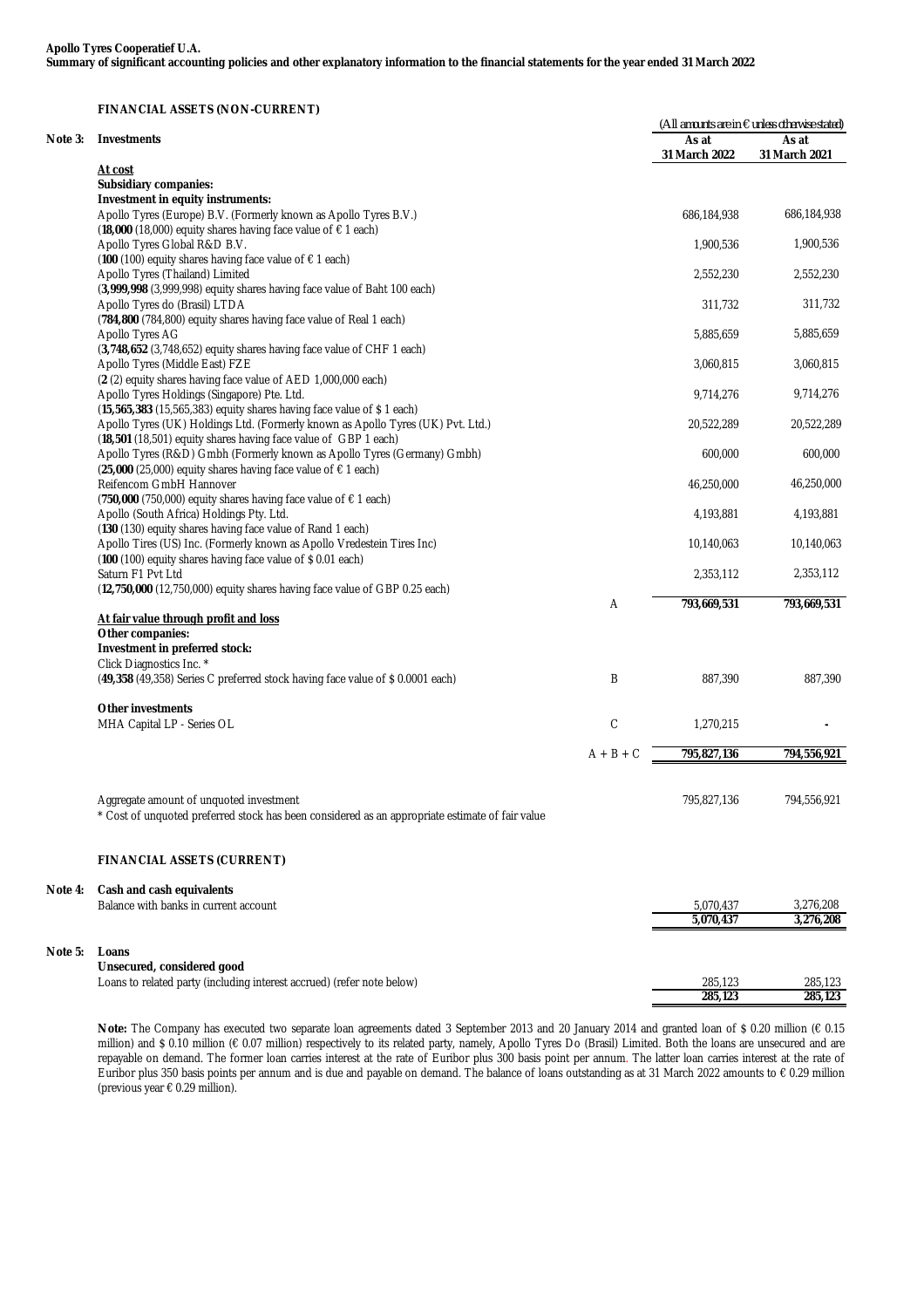#### **Apollo Tyres Cooperatief U.A. Summary of significant accounting policies and other explanatory information to the financial statements for the year ended 31 March 2022**

|         |                                 |               | (All amounts are in $\epsilon$ unless otherwise stated) |  |
|---------|---------------------------------|---------------|---------------------------------------------------------|--|
| Note 6: | Other financial assets          | As at         | As at                                                   |  |
|         |                                 | 31 March 2022 | 31 March 2021                                           |  |
|         | Unsecured, considered good      |               |                                                         |  |
|         | Receivable from related parties | 328.106       | 59.273                                                  |  |
|         |                                 | 328,106       | 59.273                                                  |  |
|         |                                 |               |                                                         |  |

#### **NON-FINANCIAL ASSETS (CURRENT)**

#### **Note 7: Membership interest**

|                                | 306.156.033 | 306.156.033 |
|--------------------------------|-------------|-------------|
| Apollo Tyres (Greenfield) B.V. | 1.000       | 000.        |
| <b>Apollo Tyres Limited</b>    | 306,155,033 | 306,155,033 |
| Membership interest held by:   |             |             |

#### **FINANCIAL LIABILITIES (CURRENT)**

|         |                                                                                | (All amounts are in $\epsilon$ unless otherwise stated) |                        |
|---------|--------------------------------------------------------------------------------|---------------------------------------------------------|------------------------|
| Note 8: | <b>Borrowings</b>                                                              | As at<br>31 March 2022                                  | As at<br>31 March 2021 |
|         | <b>Secured</b><br>Term loan from banks (including interest accrued) - Loan B * | 19.980.663                                              |                        |
|         |                                                                                |                                                         |                        |
|         | Current maturities of non-current borrowings (secured)                         |                                                         |                        |
|         | Term loan from banks (including interest accrued) - Loan A                     |                                                         | 29.987.440             |
|         | Term Ioan from banks (including interest accrued) - Loan B                     |                                                         | 41.953.740             |
|         | <b>Unsecured</b>                                                               |                                                         |                        |
|         | Loan from related party (including interest accrued)                           |                                                         |                        |
|         | Apollo Tyres (Greenfield) B.V. **                                              | 264.251                                                 | 258.548                |
|         |                                                                                | 20.244.914                                              | 72.199.728             |

\* During the year ended 31 March 2019, the Company executed an agreement with a bank to raise funds upto € 42 million (Loan B). This loan is secured by the corporate guarantee provided by parent Company, Apollo Tyres Limited. The loan was repayable in March 2022. In the month of March 2022, the Company has repaid € 22 million and the balance € 20 million was refinanced for another one year and carries interest rate 0 to 1% per annum above Euribor. The gross amount of loan outstanding as at 31 March 2022 amounts to € 20 million (previous year € 42 million).

\*\* The Company executed loan agreement dated 07 June 2017 with its related party, namely, Apollo Tyres Greenfield B.V. to obtain funds upto \$ 10 million. The Company obtained \$ 6.65 million under the aforesaid agreement. The loan is unsecured and is repayable (on demand) within 1 year from the date of disbursement. The loan carries interest rate of Euribor plus a margin of 225 basis points calculated on annual basis and is due and payable on final settlement of the loan. The interest accrued as at 31 March 2022 amounts to € 0.01 million (previous year: € 0.01 million).

#### **Note 9: Other financial liabilities**

| ---------------------------- |         |         |
|------------------------------|---------|---------|
| Payable to related parties   | 209.841 | 113,854 |
| Expenses payable             | 14.497  | 19,383  |
|                              | 224.338 | 133.237 |
|                              |         |         |